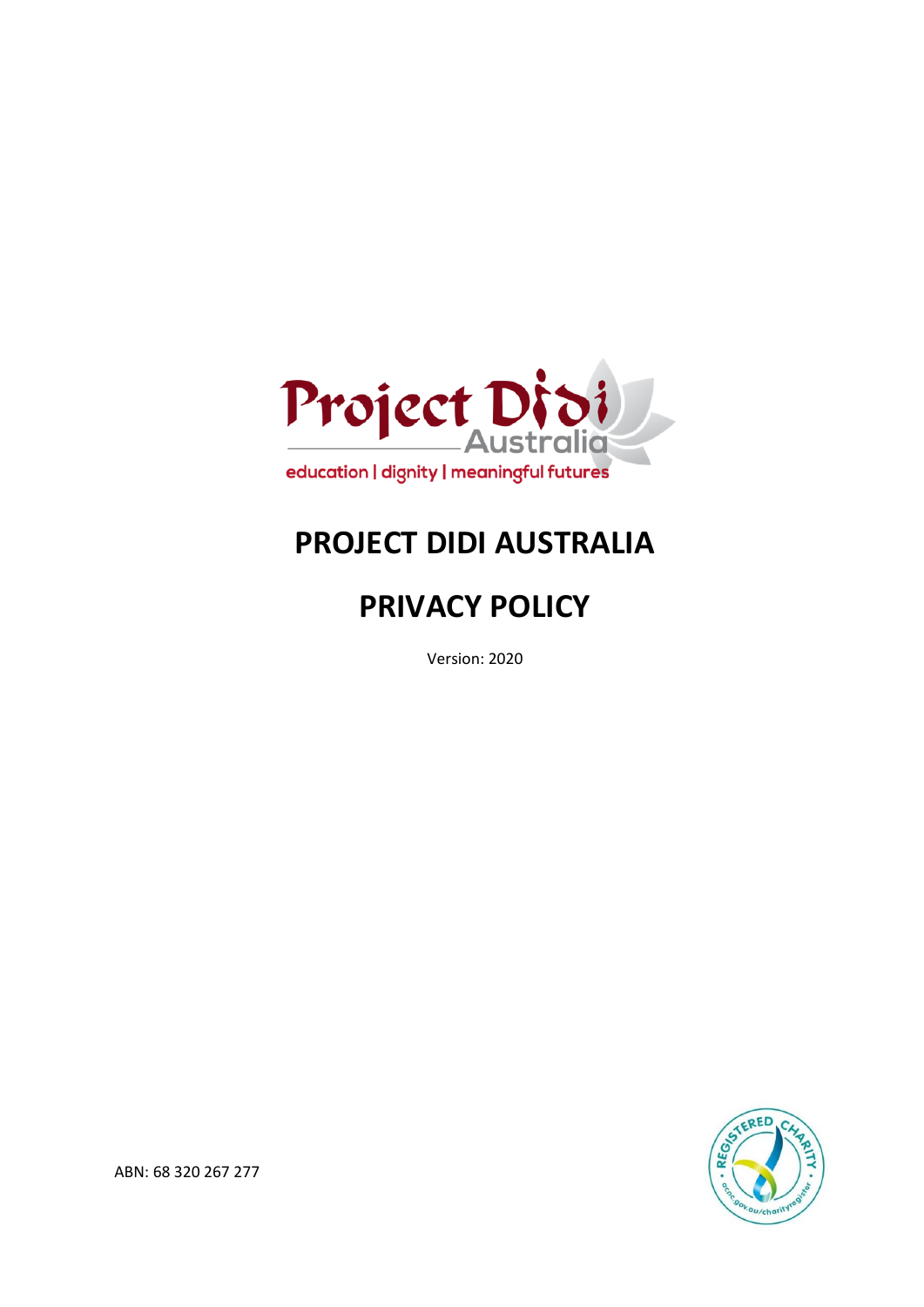

# Project Didi Australia Privacy Policy

Project Didi Australia is committed to promoting our activities in support of our charitable projects to you and this policy outlines our ongoing obligations to you in respect of how we manage your Personal Information.

We have adopted the Australian Privacy Principles (APPs) contained in the Privacy Act 1988 (Cth) (the Privacy Act). The APPs govern the way in which we collect, use, disclose, store, secure and dispose of your Personal Information.

A copy of the Australian Privacy Principles may be obtained from the website of The Office of the Australian Information Commissioner at [www.aoic.gov.au](http://www.aoic.gov.au/)

#### What is Personal Information and why do we collect it?

Personal Information is information or an opinion that identifies an individual. Examples of Personal Information we may collect could include: names, addresses, email addresses, phone and facsimile numbers, donation details, age and birthdate information.

This Personal Information is obtained in many ways including by telephone or email, via our website [\(www.projectdidiaustralia.org\)](http://www.projectdidiaustralia.org/), our newsletter or our social media accounts [\(www.facebook.com/projectdidiaustralia;](http://www.facebook.com/projectdidiaustralia) [www.instagram.com/somethingforslavery;](http://www.instagram.com/somethingforslavery) [www.twitter.com/ProjectDidiAus\)](http://www.twitter.com/ProjectDidiAus), at events, from media and publications, from other publicly available sources, from cookies and from third parties. We don't guarantee website links or policy of authorised third parties.

We collect your Personal Information for the primary purpose of promoting our charitable project activities, opportunities for support – including donations, providing information to our supporters and other marketing. We may also use your Personal Information for secondary purposes closely related to the primary purpose, in circumstances where you would reasonably expect such use or disclosure. You may unsubscribe from our mailing/marketing lists at any time by contacting us at [projectdidiaustralia@gmail.com](mailto:projectdidiaustralia@gmail.com) or clicking 'unsubscribe' directly in one of our newsletters.

When we collect Personal Information we will, where appropriate and where possible, explain to you why we are collecting the information and how we plan to use it.

#### Sensitive Information

Sensitive information is defined in the Privacy Act to include information or opinion about such things as an individual's racial or ethnic origin, political opinions, membership of a political association, religious or philosophical beliefs, membership of a trade union or other professional body, criminal record or health information.

Sensitive information will be used by us only:

- For the primary purpose for which it was obtained;
- For a secondary purpose that is directly related to the primary purpose;
- With your consent; or where required or authorised by law.